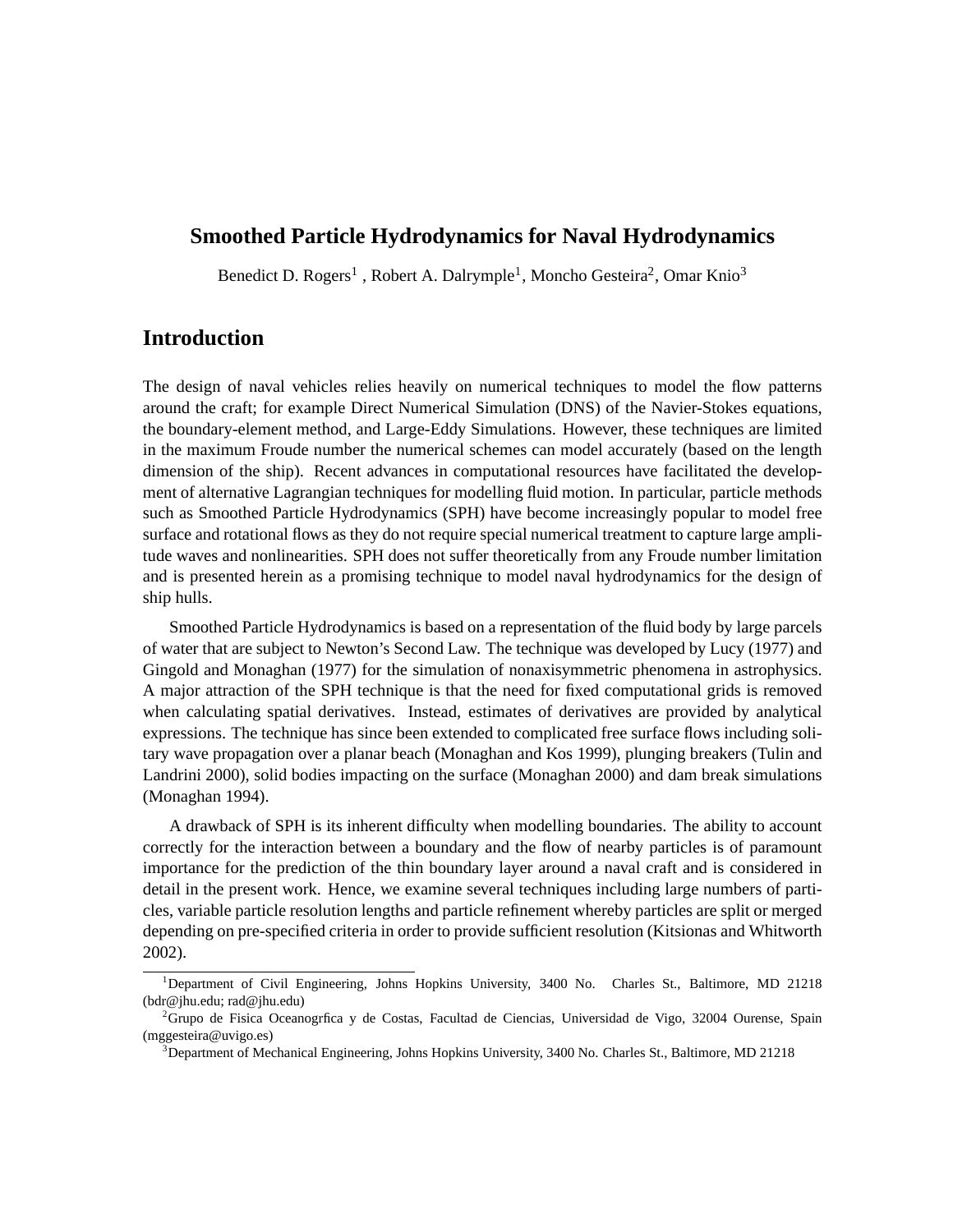#### **Numerical Methodology**

The basis of the SPH method is the approximation of particle properties by an integration of the properties of all particles in the domain. This can be expressed approximately by a weighted summation of the nearest neighbouring particles only:

$$
\zeta(\mathbf{r}) = \sum_{j} \zeta_j \ h^n \ W_{ij} \tag{1}
$$

where in this case  $\zeta$  is the variable being approximated at a position vector r in n dimensions, h is a particle dimension and  $W_{ij}$  is a rapidly-decaying radial weighting or kernel function that approximates to a delta function in the limit as its radius of influence decreases to zero. In Lagrangian form, each particle *i* can described by a fixed mass  $m_i$ , density  $\rho_i$ , position  $\mathbf{r}_i$  and velocity  $\mathbf{v}_i$ . Thus, the equations describing conservation of mass and momentum can be recast as ordinary differential equations (Monaghan 1992):

$$
\frac{d\mathbf{r}_i}{dt} = \mathbf{v}_i + e \sum_j m_j \left(\frac{\mathbf{v}_{ji}}{\rho_{ij}}\right) W_{ij} \tag{2}
$$

$$
\frac{d\rho_i}{dt} = \sum_j m_j \left( \mathbf{v}_i - \mathbf{v}_j \right) \nabla_i W_{ij} \tag{3}
$$

$$
\frac{d\mathbf{v}_i}{dt} = -\sum_j m_j \left(\frac{p_i}{\rho_i^2} + \frac{p_j}{\rho_j^2} + \Pi_{ij}\right) \nabla_i W_{ij} + \mathbf{F}_i
$$
\n(4)

where  $\mathbf{F}_i$  is a body force,  $\Pi_{ij}$  is a viscosity term and  $\epsilon$   $(0 \leq \epsilon \leq 1)$  is a constant that moves each particle with a velocity closer to the average velocity in its neighbourhood. For nearly incompressible flows, an equation of state is used to close the problem and provide an estimate for the fluid pressure that allows numerical time stepping determined by the local speed of sound.

To treat particles in close proximity to a boundary, the technique of Dalrymple and Knio (2001) is utilized where the boundary is represented by stationary particles that are not subjected to the equations of motion. This idea is further extended to model flow in a numerical wave tank with open boundaries so that flow around a moving vehicle can be computed in a frame of reference that coincides with the craft. This requires implementation of transmissive inlet and outlet boundaries such that particles can enter the computational domain upstream, undergo flow transformation past the vehicle, and finally exit at the downstream boundary. The open boundaries are described by two columns of fixed particles that attempt to mimic the effect of a continuation of the computational domain in both the upstream and downstream boundaries. At these particles, the appropriate boundary conditions are prescribed depending on the speed of the flow and assumed hydrostatic flow conditions.

### **Flow over a Submerged Hydrofoil**

Duncan (1983) conducted a series of experiments to observe the steady wave profile generated behind a moving hydrofoil in 24m long wave tank of width 0.61m. His tests consisted of a submerged NACA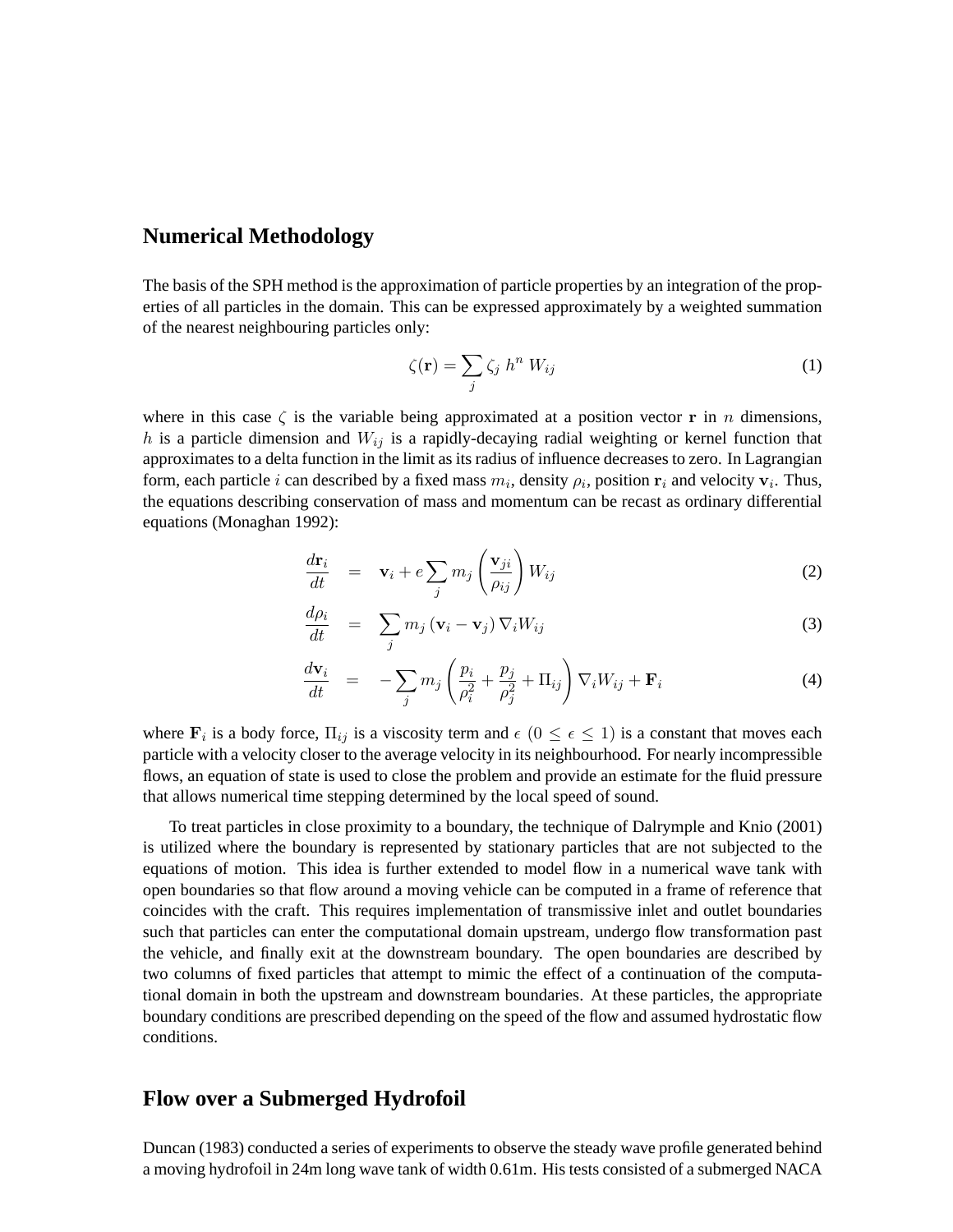0012 hydrofoil of chord length 0.203m being pulled along metal runners using an external motordriven belt and pulley system at a constant speeds of 80-100 cm/s with varying angles of attack  $(5 - 10^{\circ})$ , and different submergence depths.

Figure 1 shows the computed results for Duncan's hydrofoil moving at a speed of 80 cm/s and angle of attack of  $5^{\circ}$  at a submergence depth of 0.436m in water of total depth 0.261m. There are approximately only 1400 particles and it can be seen clearly that the flow over the hydrofoil has generated steady waveforms downstream with progressively decreasing amplitude in close agreement with the experimental results. The figure also shows a plot of one particle's path - a feature that is easily facilitated by the SPH technique. Importantly however, a very large boundary effect is clearly evident in the vicinity of the hydrofoil that effectively creates a much larger object. It is this effect and how to avoid it that will be the focus of much of the forthcoming paper.

Following model verification with comparison between the numerical model and the experiments of Duncan (1983), preliminary numerical results will be presented and comparison made with the extensive experimental data for the benchmark of flow past different types of Wigley hulls (Journe 1992).

## **Conclusions**

The paper presents a numerical model utilising Smoothed Particle Hydrodynamics to study free surface flows past naval vehicles. A numerical investigation into flow over a submerged hydrofoil towed along a tank indicates the sensitivity and accuracy of the model to particle number and particle size. Particle refinement whereby the particles are split or merged according to some criterion will be shown to provide sufficient resolution to model waveforms induced in the wake produced by the hydrofoil.

### **References**

- Dalrymple, R.A. and Knio, O., "SPH Modelling of Water Waves", Proc. Coastal Dynamics, Lund, 2001.
- Duncan, J.H. "The breaking and non-breaking wave resistance of a two-dimensional hydrofoil," *J. Fluid Mech.*, 126, 507-520, 1983.
- Gingold, R.A. and Monaghan, J.J., "Smoothed Particle Hydrodynamics: theory and application to non-spherical stars," *Mon. Not. R. Astron. Soc*.,181, 375-389, 1977.
- Journe, J.M.J., "Experiments and Calculations on 4 Wigley Hull Forms in Head Waves", Report 0909, Ship Hydromechanics Laboratory, Delft University of Technology, May 1992.
- Kitsionas, S. and Whitworth, A.P. "Smoothed Particle Hydrodynamics with particle splitting applied to self-gravitating collapse," *Mon. Not. R. Astron. Soc.*, 330, 129-136, 2002.
- Lucy, L.B., "A numerical approach to the testing of fusion process," *Astronomical J.*, 88, 1013-1024, 1977.